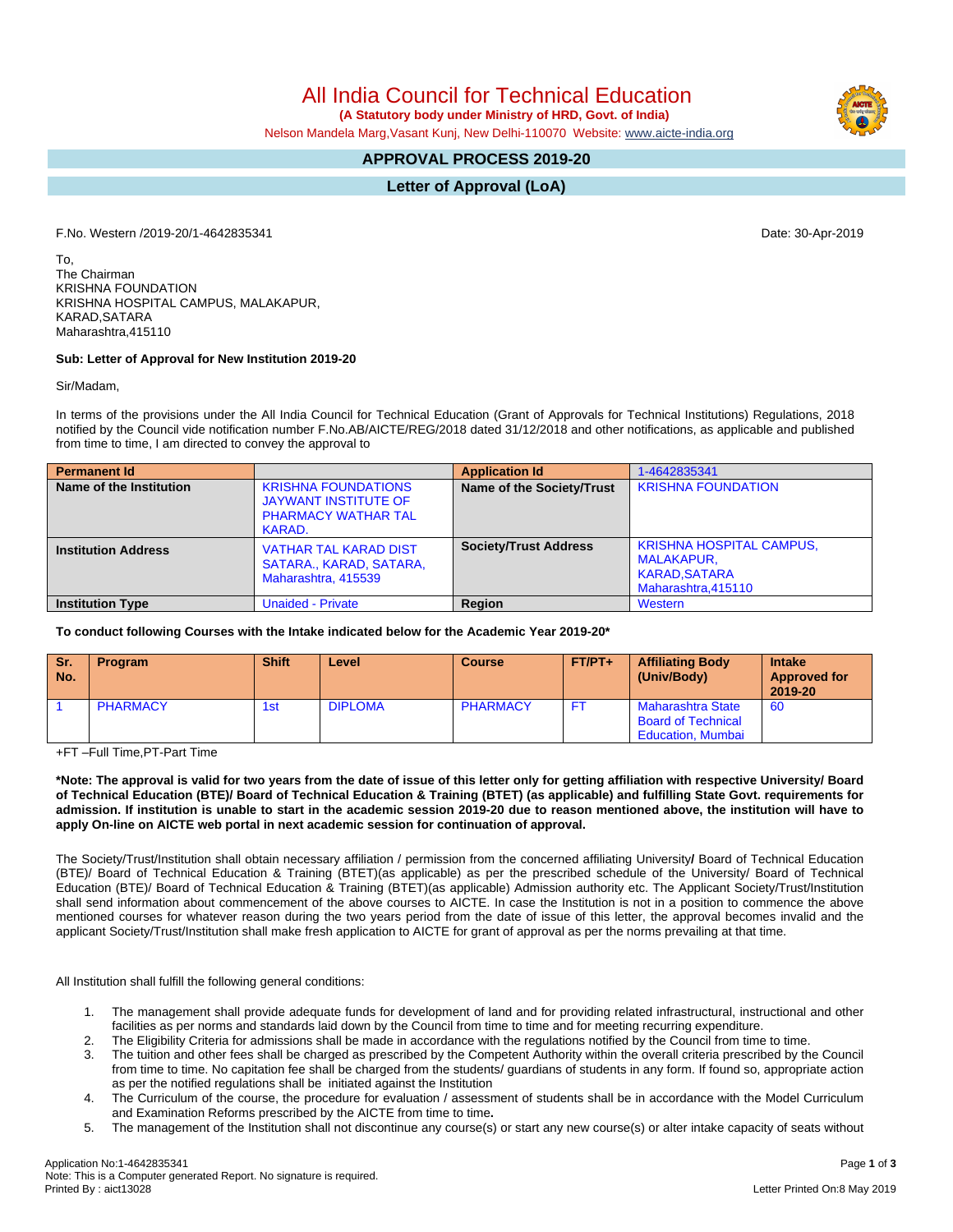the prior approval of the Council**.**

- 6. No excess admission shall be made by the Institution over and above the approved intake under any circumstances. In case any excess admission is reported to the Council, appropriate action as per the notified regulations shall be initiated against the Institution.
- 7. The Institution shall not have any collaborative arrangements with any other Indian and / or Foreign Universities for conduct of technical courses without obtaining prior approval from AICTE. In case any violation is reported to the Council, appropriate action as per the notified regulations shall be initiated against the Institution
- 8. The Institution shall not conduct any course(s) as specified in the Approval Process Handbook without prior permission / approval of AICTE. If found so, appropriate action as per the notified regulations shall be initiated against the Institution.
- The Institution shall operate only from the approved location, and that the institution shall not open any off campus study centers / extension centers directly or in collaboration with any other institution / university / organization for the purpose of imparting technical education without obtaining prior approval from the AICTE. If found so, appropriate action as per the notified regulations shall be initiated against the Institution.
- 10. The accounts of the Institution shall be audited annually by a certified Chartered Accountant and shall be open for inspection by the Council or persons authorized by it.
- 11. Heads of Departments, the teaching and other staff shall be appointed in given time frame and selection shall be done according to procedures, qualifications and experience prescribed by the Council from time to time and pay scales are as per the norms prescribed by the AICTE from time to time. The Institution shall publish an information booklet before commencement of the academic year giving details regarding the Institution and courses / programs being conducted, Fees charged and details of infrastructural facilities including faculty etc. in the form of mandatory disclosure. The information booklet may be made available to the stakeholders of the technical education. The mandatory disclosure information, as per directions in the AICTE website / Approval Process Handbook, shall be put on the Institution Website. The information shall be revised every year with updated information about all aspects of the Institution.
- 12. It shall be mandatory for the Institution to maintain a Website providing the prescribed information. The Website information must be continuously updated as and when changes take place.
- 13. If the Institution fails to disclose the information or suppress and / or misrepresent the information, appropriate action as per the notified regulations shall be initiated against the Institution.
- 14. AICTE may also conduct inspections with or without notifying the dates to verify specific complaints, to verify adherence to AICTE norms & standards, and to verify any mis-representation, violation of norms & standards, mal-practices etc.
- 15. The Institution by virtue of the approval given by Council shall not automatically become claimant to any grant-in-aid from the Central or State Government.
- 16. In the event of a student / candidate withdrawing before the starting of the course, the wait listed candidates should be given admission against the vacant seat. The entire fee collected from the student, after a deduction of the processing fee of not more than Rs. 1000/- (Rupees one thousand only) shall be refunded and returned by the Institution to the student / candidate withdrawing from the program. It would not be permissible for the Institution to retain the School / Institution Leaving Certificates in original to force retention of admitted students and not to charge fees for the remaining period if a student cancels the admission at any point of time.
- 17. The Institution shall take appropriate measures for prevention of ragging in any form, in the light of AICTE regulation "Prevention and Prohibition of Ragging in Technical Institutions, Universities including Deemed to Universities imparting technical education" Regulation 2009 (F.No. 37-3/Legal/AICTE/2009 dated 01/07/2009). In case of failure to prevent the instances of ragging by the Institutions, the Council shall take appropriate action as per the notified regulations.
- 18. It is mandatory to comply all the essential requirements as given in APH 2019-20(appendix 6)

The Management of the Institution shall strictly follow further conditions as may be specified by the Council from time to time.The Council may withdraw the approval, in case it observe any violation of the above conditions and/or non- adherence to the norms and standards prescribed by the Council, mis-representation of facts and submitting factually incorrect information to it.

NOTE: If the State Government / UT / DTE / DME has a reservation policy for admission in Technical Education Institutes and the same is applicable to Private & Self-financing Technical Institutions, then the State Government / UT/ DTE / DME shall ensure that 10 % of Reservation for EWS would be operational from the Academic year 2019-20. However, this would not be applicable in the case of Minority Institutions referred to the clause (1) of Article 30 of Constitution of India.

> **Prof. Alok Prakash Mittal Member Secretary, AICTE**

Copy to:

- **1. The Director Of Technical Education\*\*, Maharashtra**
- **2. The Registrar\*\*,**

Maharashtra State Board Of Technical Education, Mumbai

**3. The Principal / Director,** Krishna Foundations Jaywant Institute Of Pharmacy Wathar Tal Karad. Vathar Tal Karad Dist Satara., Karad,Satara, Maharashtra,415539

## **4. The Regional Officer,**

All India Council for Technical Education Industrial Assurance Building